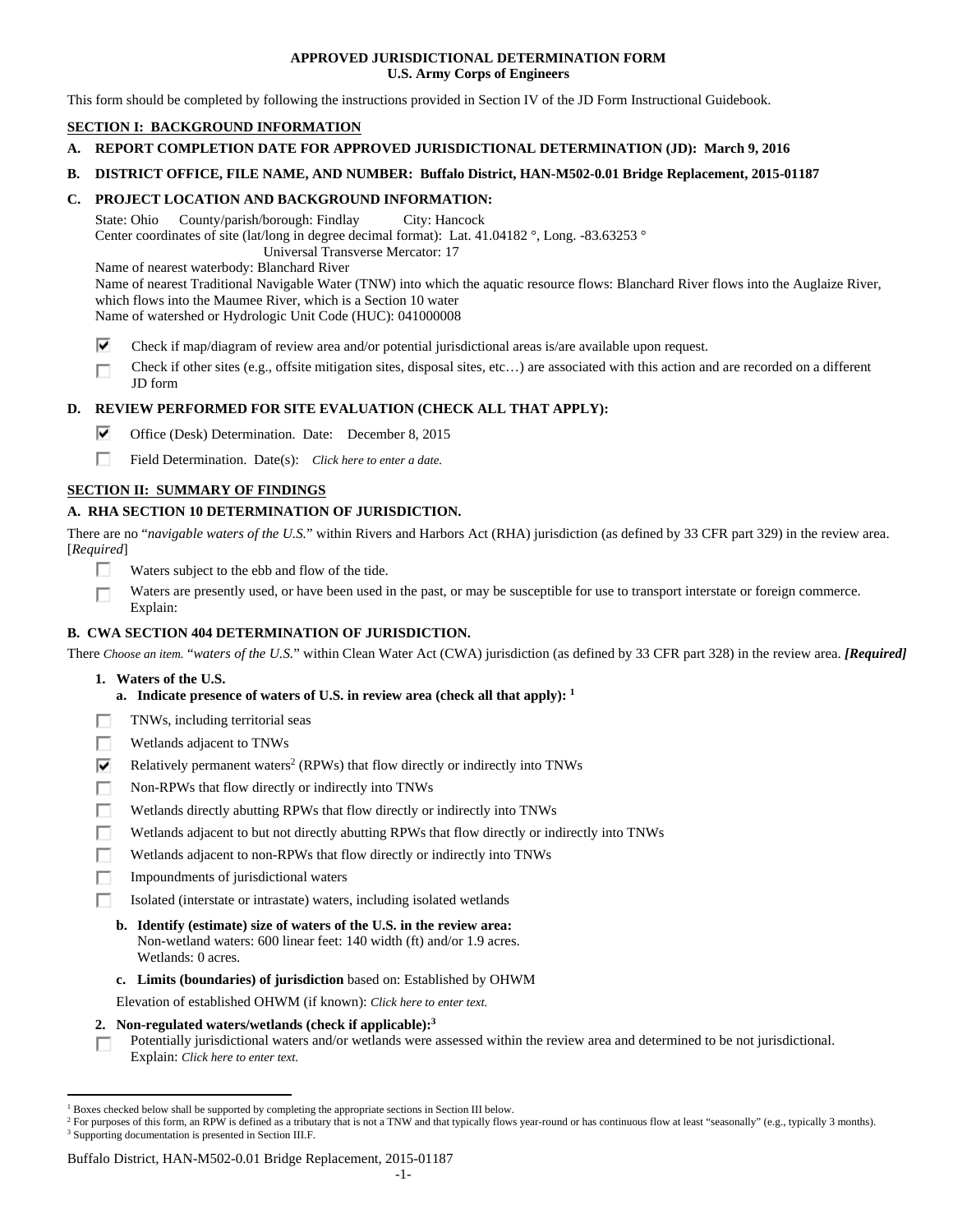## **SECTION III: CWA ANALYSIS**

### **A. TNWs AND WETLANDS ADJACENT TO TNWs**

**The agencies will assert jurisdiction over TNWs and wetlands adjacent to TNWs. If the aquatic resource is a TNW, complete Section III.A.1 and Section III.D.1. only; if the aquatic resource is a wetland adjacent to a TNW, complete Sections III.A.1 and 2 and Section III.D.1.; otherwise, see Section III.B below**.

### **1. TNW**

 Identify TNW: *Click here to enter text.* Summarize rationale supporting determination: *Click here to enter text.*

 **2. Wetland adjacent to TNW** 

Summarize rationale supporting conclusion that wetland is "adjacent": *Click here to enter text.*

### **B. CHARACTERISTICS OF TRIBUTARY (THAT IS NOT A TNW) AND ITS ADJACENT WETLANDS (IF ANY):**

**This section summarizes information regarding characteristics of the tributary and its adjacent wetlands, if any, and it helps determine whether or not the standards for jurisdiction established under Rapanos have been met.** 

**The agencies will assert jurisdiction over non-navigable tributaries of TNWs where the tributaries are "relatively permanent waters" (RPWs), i.e. tributaries that typically flow year-round or have continuous flow at least seasonally (e.g., typically 3 months). A wetland that directly abuts an RPW is also jurisdictional. If the aquatic resource is not a TNW, but has year-round (perennial) flow, skip to Section III.D.2. If the aquatic resource is a wetland directly abutting a tributary with perennial flow, skip to Section III.D.4.** 

**A wetland that is adjacent to but that does not directly abut an RPW requires a significant nexus evaluation. Corps districts and EPA regions will include in the record any available information that documents the existence of a significant nexus between a relatively permanent tributary that is not perennial (and its adjacent wetlands if any) and a traditional navigable water, even though a significant nexus finding is not required as a matter of law.** 

If the waterbody<sup>4</sup> is not an RPW, or a wetland directly abutting an RPW, a JD will require additional data to determine if the **waterbody has a significant nexus with a TNW. If the tributary has adjacent wetlands, the significant nexus evaluation must consider the tributary in combination with all of its adjacent wetlands. This significant nexus evaluation that combines, for analytical purposes, the tributary and all of its adjacent wetlands is used whether the review area identified in the JD request is the tributary, or its adjacent wetlands, or both. If the JD covers a tributary with adjacent wetlands, complete Section III.B.1 for the tributary, Section III.B.2 for any onsite wetlands, and Section III.B.3 for all wetlands adjacent to that tributary, both onsite and offsite. The determination whether a significant nexus exists is determined in Section III.C below.** 

 **1. Characteristics of non-TNWs that flow directly or indirectly into TNW** 

#### **(i) General Area Conditions:**

 Watershed size: *# Choose an item.* Drainage area: *# Choose an item.*

 Average annual rainfall: *#* inches Average annual snowfall: *#* inches

#### **(ii) Physical Characteristics:**

(a) Relationship with TNW:

 $\Box$  Tributary flows directly into TNW.

п Tributary flows through *Choose an item.* tributaries before entering TNW.

 Project waters are *Choose an item.* river miles from TNW. Project waters are *Choose an item.* river miles from RPW. Project waters are *Choose an item.* aerial (straight) miles from TNW. Project waters are *Choose an item.* aerial (straight) miles from RPW. Project waters cross or serve as state boundaries. Explain: *Click here to enter text.*

Identify flow route to TNW5: *Click here to enter text.* Tributary stream order, if known: *Click here to enter text.*

(b) General Tributary Characteristics (check all that apply):

**Tributary** is:  $\Box$  Natural

口 Artificial (man-made). Explain: *Click here to enter text.*

Manipulated (man-altered). Explain: *Click here to enter text.*

#### Buffalo District, HAN-M502-0.01 Bridge Replacement, 2015-01187

 $\overline{a}$ 

<sup>&</sup>lt;sup>4</sup> Note that the Instructional Guidebook contains additional information regarding swales, ditches, washes, and erosional features generally and in the arid West.  $^5$  Flow route can be described by identifying, e.g., tributary a, which flows through the review area, to flow into tributary b, which then flows into TNW.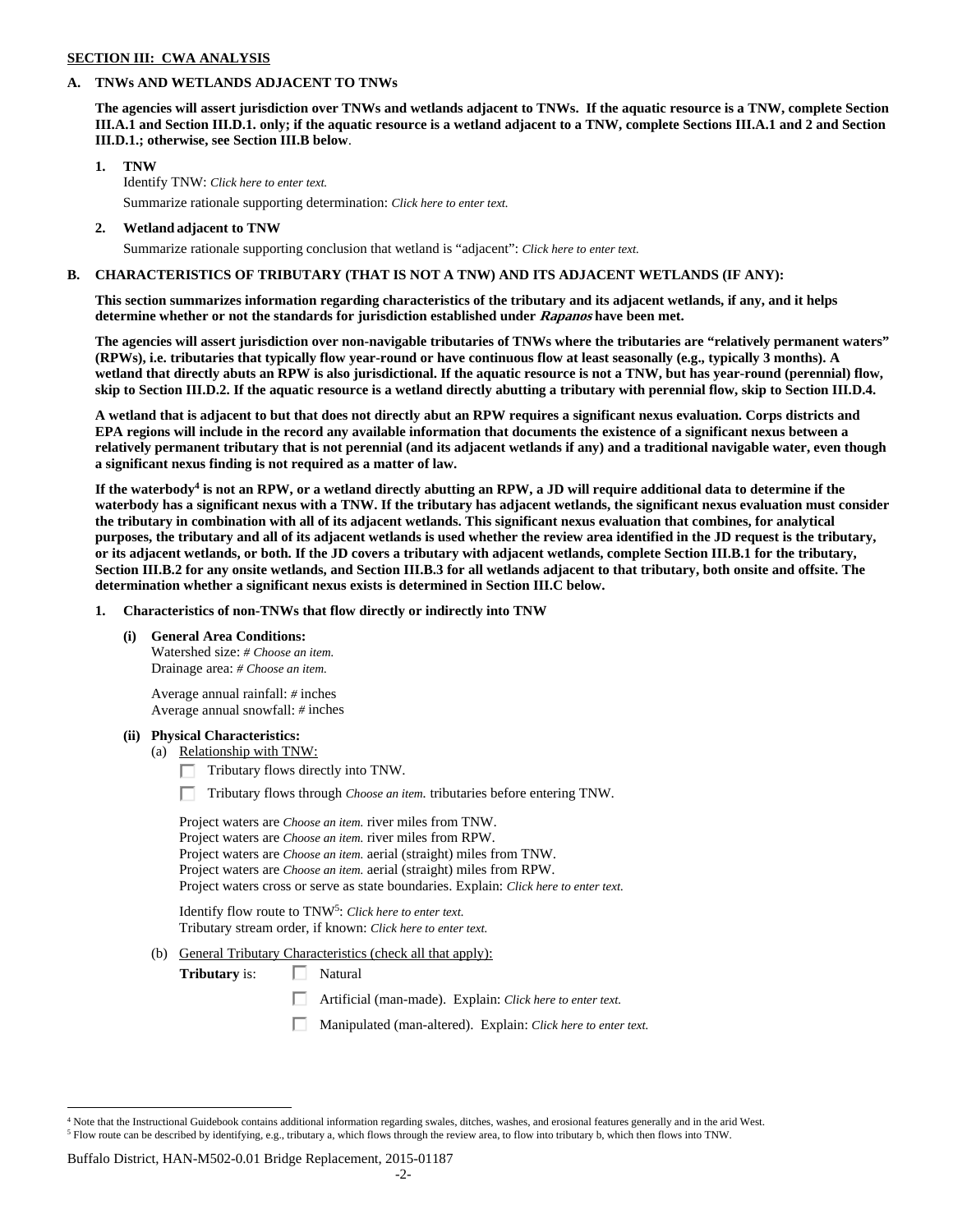| Tributary properties with respect to top of bank (estimate): |  |  |
|--------------------------------------------------------------|--|--|
|--------------------------------------------------------------|--|--|

 Average width: *#* feet Average depth: *#* feet

Average side slopes: *Choose an item.*

|       | Primary tributary substrate composition (check all that apply): |          |
|-------|-----------------------------------------------------------------|----------|
| Silts | Sands                                                           | Concrete |

| $\Box$ $\Box$  | $\Box$ allus  | <b>COLLE</b> |
|----------------|---------------|--------------|
| $\Box$ Cobbles | $\Box$ Gravel | $\Box$ Muck  |
|                |               |              |

| Vegetation. Type/% cover: Click here to enter text. |
|-----------------------------------------------------|
|                                                     |

П. Other. Explain: *Click here to enter text.*

 Tributary condition/stability [e.g., highly eroding, sloughing banks]. Explain: *Click here to enter text.* Presence of run/riffle/pool complexes. Explain: *Click here to enter text.* Tributary geometry: *Choose an item.* Tributary gradient (approximate average slope): *#*%

 $(c)$  Flow:

Tributary provides for: *Choose an item.*

 Estimate average number of flow events in review area/year: *Choose an item.* Describe flow regime: *Click here to enter text.*

Other information on duration and volume: *Click here to enter text.*

Surface flow is: *Choose an item.* Characteristics: *Click here to enter text.*

|  | Subsurface flow: Choose an item. Explain findings: Click here to enter text. |
|--|------------------------------------------------------------------------------|
|--|------------------------------------------------------------------------------|

Dye (or other) test performed: *Click here to enter text.*

Tributary has (check all that apply):

| Bed and banks |  |
|---------------|--|
|---------------|--|

OHWM<sup>6</sup> (check all indicators that apply):

|              | $\Box$ clear, natural line impressed on the bank $\Box$ the presence of litter and debris |                                                            |
|--------------|-------------------------------------------------------------------------------------------|------------------------------------------------------------|
|              | $\Box$ changes in the character of soil                                                   | $\Box$ destruction of terrestrial vegetation               |
| $\mathbf{I}$ | shelving                                                                                  | $\Box$ the presence of wrack line                          |
|              | $\Box$ vegetation matted down, bent, or absent $\Box$ sediment sorting                    |                                                            |
|              | $\Box$ leaf litter disturbed or washed away                                               | scour                                                      |
|              | $\Box$ sediment deposition                                                                | $\Box$ multiple observed or predicted flow events          |
| $\mathbf{1}$ | water staining                                                                            | abrupt change in plant community Click here to enter text. |
|              |                                                                                           |                                                            |

other (list): *Click here to enter text.*

Discontinuous OHWM.7 Explain: *Click here to enter text.*

If factors other than the OHWM were used to determine lateral extent of CWA jurisdiction (check all that apply):

- $\Box$  High Tide Line indicated by:  $\Box$  Mean High Water Mark indicated by:
	- oil or scum line along shore objects  $\Box$  survey to available datum;
	- $\Box$  fine shell or debris deposits (foreshore)  $\Box$  physical markings;
	- $\Box$  physical markings/characteristics  $\Box$  vegetation lines/changes in vegetation types.
	- $\Box$  tidal gauges
	- other (list): *Click here to enter text.*

### **(iii) Chemical Characteristics:**

 $\overline{a}$ 

Characterize tributary (e.g., water color is clear, discolored, oily film; water quality; general watershed characteristics, etc.). Explain: *Click here to enter text.*

Identify specific pollutants, if known: *Click here to enter text.*

<sup>6</sup> A natural or man-made discontinuity in the OHWM does not necessarily sever jurisdiction (e.g., where the stream temporarily flows underground, or where the OHWM has been removed by development or agricultural practices). Where there is a break in the OHWM that is unrelated to the waterbody's flow regime (e.g., flow over a rock outcrop or through a culvert), the agencies will look for indicators of flow above and below the break. 7 Ibid.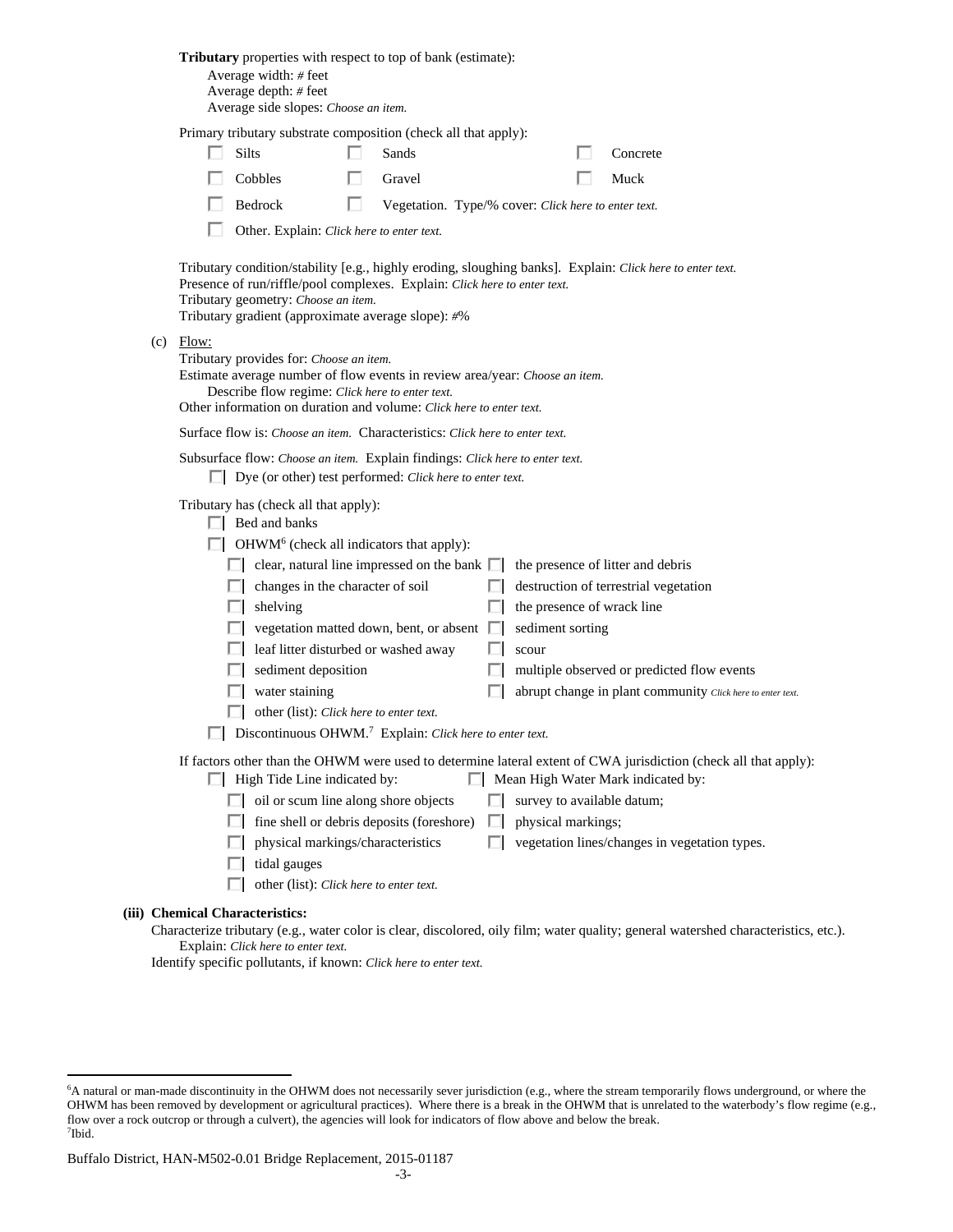## **(iv) Biological Characteristics. Channel supports (check all that apply):**

- Riparian corridor. Characteristics (type, average width): *Click here to enter text.*
- Wetland fringe. Characteristics: *Click here to enter text.*
- $\Box$  Habitat for:
	- Federally Listed species. Explain findings: *Click here to enter text.*
	- п. Fish/spawn areas. Explain findings: *Click here to enter text.*
	- п. Other environmentally-sensitive species. Explain findings: *Click here to enter text.*
	- п. Aquatic/wildlife diversity. Explain findings: *Click here to enter text.*

#### **2. Characteristics of wetlands adjacent to non-TNW that flow directly or indirectly into TNW**

#### **(i) Physical Characteristics:**

- (a) General Wetland Characteristics:
	- Properties:
		- Wetland size: *#* acres Wetland type. Explain: *Click here to enter text.* Wetland quality. Explain: *Click here to enter text.* Project wetlands cross or serve as state boundaries. Explain: *Click here to enter text.*
- (b) General Flow Relationship with Non-TNW: Flow is: *Choose an item.* Explain: *Click here to enter text.*

 Surface flow is: *Choose an item.* Characteristics: *Click here to enter text.*

Subsurface flow: *Choose an item.* Explain findings: *Click here to enter text.*

Dye (or other) test performed: *Click here to enter text.*

### (c) Wetland Adjacency Determination with Non-TNW:

- $\Box$  Directly abutting
- $\Box$  Not directly abutting
	- п. Discrete wetland hydrologic connection. Explain: *Click here to enter text.*
	- Ecological connection. Explain: *Click here to enter text.* O.
	- O. Separated by berm/barrier. Explain: *Click here to enter text.*
- (d) Proximity (Relationship) to TNW

Project wetlands are *Choose an item.* river miles from TNW. Project waters are *Choose an item.* aerial (straight) miles from TNW. Flow is from: *Choose an item.* Estimate approximate location of wetland as within the *Choose an item.* floodplain.

#### **(ii) Chemical Characteristics:**

Characterize wetland system (e.g., water color is clear, brown, oil film on surface; water quality; general watershed characteristics; etc.). Explain: *Click here to enter text.*

Identify specific pollutants, if known: *Click here to enter text.*

## **(iii) Biological Characteristics. Wetland supports (check all that apply):**

- Riparian buffer. Characteristics (type, average width): *Click here to enter text.*
- Vegetation type/percent cover. Explain: *Click here to enter text.*
- $\Box$  Habitat for:
	- Federally Listed species. Explain findings: *Click here to enter text*.
	- Fish/spawn areas. Explain findings: *Click here to enter text*.
	- Other environmentally-sensitive species. Explain findings: *Click here to enter text.*
	- Aquatic/wildlife diversity. Explain findings: *Click here to enter text.*

#### **3. Characteristics of all wetlands adjacent to the tributary (if any)**

 All wetland(s) being considered in the cumulative analysis: *Choose an item.* Approximately (*#*) acres in total are being considered in the cumulative analysis.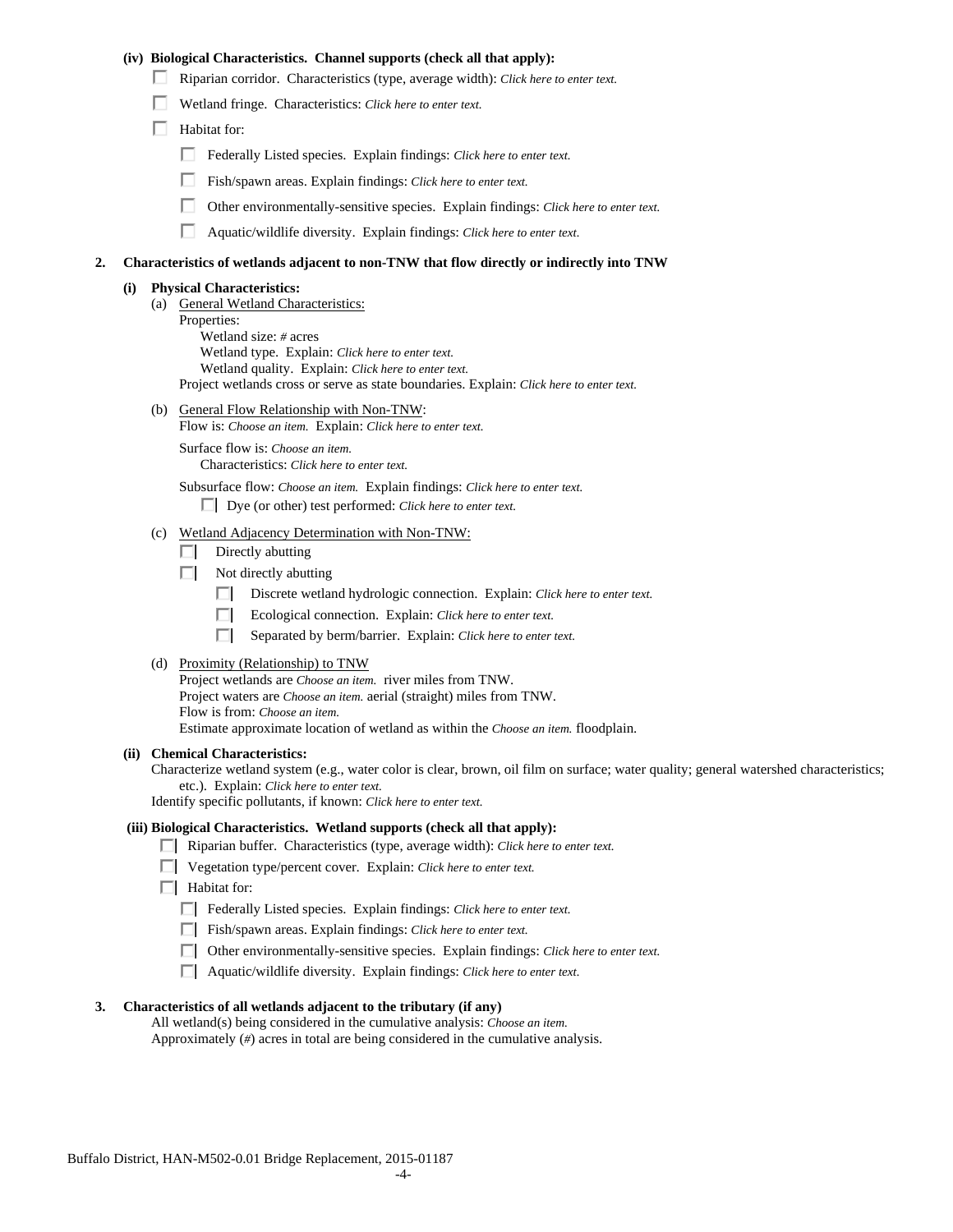| Directly abuts? $(Y/N)$ | Size (in acres) | Directly abuts? $(Y/N)$ | Size (in acres) |
|-------------------------|-----------------|-------------------------|-----------------|
| Y/N                     |                 | Y/N                     |                 |
| Y/N                     |                 | Y/N                     |                 |
| Y/N                     |                 | Y/N                     |                 |
| Y/N                     |                 | Y/N                     |                 |

Summarize overall biological, chemical and physical functions being performed: *Click here to enter text.*

## **C. SIGNIFICANT NEXUS DETERMINATION**

**A significant nexus analysis will assess the flow characteristics and functions of the tributary itself and the functions performed by any wetlands adjacent to the tributary to determine if they significantly affect the chemical, physical, and biological integrity of a TNW. For each of the following situations, a significant nexus exists if the tributary, in combination with all of its adjacent wetlands, has more than a speculative or insubstantial effect on the chemical, physical and/or biological integrity of a TNW. Considerations when evaluating significant nexus include, but are not limited to the volume, duration, and frequency of the flow of water in the tributary and its proximity to a TNW, and the functions performed by the tributary and all its adjacent wetlands. It is not appropriate to determine significant nexus based solely on any specific threshold of distance (e.g. between a tributary and its adjacent wetland or between a tributary and the TNW). Similarly, the fact an adjacent wetland lies within or outside of a floodplain is not solely determinative of significant nexus.** 

### **Draw connections between the features documented and the effects on the TNW, as identified in the** *Rapanos* **Guidance and discussed in the Instructional Guidebook. Factors to consider include, for example:**

- Does the tributary, in combination with its adjacent wetlands (if any), have the capacity to carry pollutants or flood waters to TNWs, or to reduce the amount of pollutants or flood waters reaching a TNW?
- Does the tributary, in combination with its adjacent wetlands (if any), provide habitat and lifecycle support functions for fish and other species, such as feeding, nesting, spawning, or rearing young for species that are present in the TNW?
- Does the tributary, in combination with its adjacent wetlands (if any), have the capacity to transfer nutrients and organic carbon that support downstream foodwebs?
- Does the tributary, in combination with its adjacent wetlands (if any), have other relationships to the physical, chemical, or biological integrity of the TNW?

### *Note: the above list of considerations is not inclusive and other functions observed or known to occur should be documented below:*

- **1. Significant nexus findings for non-RPW that has no adjacent wetlands and flows directly or indirectly into TNWs.** Explain findings of presence or absence of significant nexus below, based on the tributary itself, then go to Section III.D: *Click here to enter text.*
- **2. Significant nexus findings for non-RPW and its adjacent wetlands, where the non-RPW flows directly or indirectly into TNWs.**  Explain findings of presence or absence of significant nexus below, based on the tributary in combination with all of its adjacent wetlands, then go to Section III.D: *Click here to enter text.*
- **3. Significant nexus findings for wetlands adjacent to an RPW but that do not directly abut the RPW.** Explain findings of presence or absence of significant nexus below, based on the tributary in combination with all of its adjacent wetlands, then go to Section III.D: *Click here to enter text.*

# **D. DETERMINATIONS OF JURISDICTIONAL FINDINGS. THE SUBJECT WATERS/WETLANDS ARE (CHECK ALL THAT APPLY):**

- **1. TNWs and Adjacent Wetlands.** Check all that apply and provide size estimates in review area:
	- TNWs: *#* linear feet *#* width (ft), Or, *#* acres.
	- Wetlands adjacent to TNWs: *#* acres.

### **2. RPWs that flow directly or indirectly into TNWs.**

- $\nabla$  Tributaries of TNWs where tributaries typically flow year-round are jurisdictional. Provide data and rationale indicating that tributary is perennial: The OH-Findlay U.S.G.S. Topographic Map and the U.S.G.S. NHD Database shows that the Blanchard River is a perennial River.
- Tributaries of TNW where tributaries have continuous flow "seasonally" (e.g., typically three months each year) are jurisdictional. Data supporting this conclusion is provided at Section III.B. Provide rationale indicating that tributary flows seasonally: *Click here to enter text.*.

Provide estimates for jurisdictional waters in the review area (check all that apply):

- $\triangledown$  Tributary waters: 600 linear feet 140 width (ft).
- Other non-wetland waters: *#* acres.

Identify type(s) of waters: *Click here to enter text.*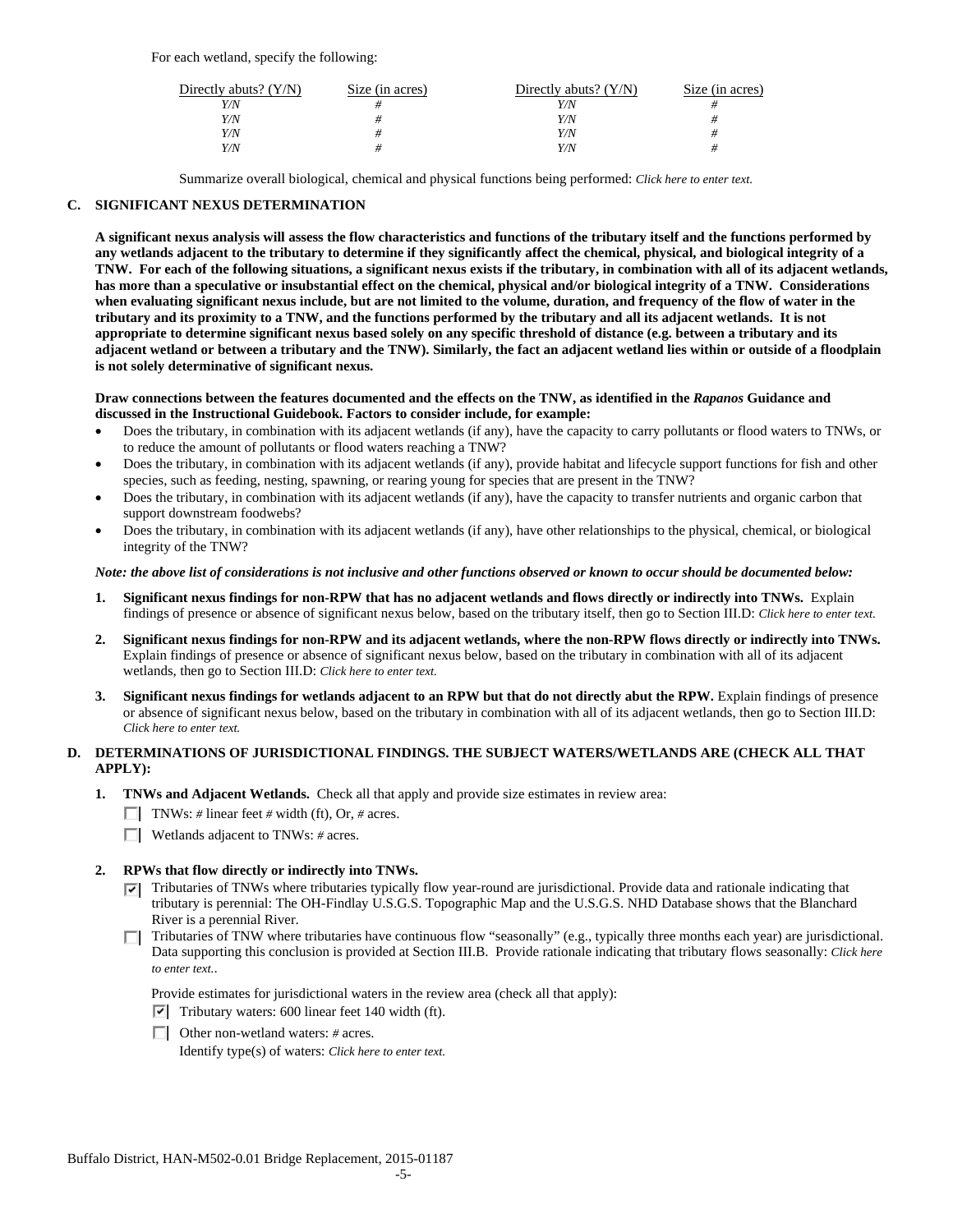## 3. Non-RPWs<sup>8</sup> that flow directly or indirectly into TNWs.

Waterbody that is not a TNW or an RPW, but flows directly or indirectly into a TNW, and it has a significant nexus with a TNW is jurisdictional. Data supporting this conclusion is provided at Section III.C.

Provide estimates for jurisdictional waters within the review area (check all that apply):

- **Tributary waters:**  $\neq$  linear feet  $\neq$  width (ft).
- Other non-wetland waters: *#* acres.
	- Identify type(s) of waters: *Click here to enter text.*

## **4. Wetlands directly abutting an RPW that flow directly or indirectly into TNWs.**

- **Wetlands directly abut RPW and thus are jurisdictional as adjacent wetlands.** 
	- Wetlands directly abutting an RPW where tributaries typically flow year-round. Provide data and rationale indicating that tributary is perennial in Section III.D.2, above. Provide rationale indicating that wetland is directly abutting an RPW: *Click here to enter text.*
	- Wetlands directly abutting an RPW where tributaries typically flow "seasonally." Provide data indicating that П tributary is seasonal in Section III.B and rationale in Section III.D.2, above. Provide rationale indicating that wetland is directly abutting an RPW: *Click here to enter text.*

Provide acreage estimates for jurisdictional wetlands in the review area: *#* acres.

- **5. Wetlands adjacent to but not directly abutting an RPW that flow directly or indirectly into TNWs.** 
	- $\Box$  Wetlands that do not directly abut an RPW, but when considered in combination with the tributary to which they are adjacent and with similarly situated adjacent wetlands, have a significant nexus with a TNW are jurisidictional. Data supporting this conclusion is provided at Section III.C.

Provide acreage estimates for jurisdictional wetlands in the review area: *#* acres.

- **6. Wetlands adjacent to non-RPWs that flow directly or indirectly into TNWs.** 
	- Wetlands adjacent to such waters, and have when considered in combination with the tributary to which they are adjacent  $\Box$ and with similarly situated adjacent wetlands, have a significant nexus with a TNW are jurisdictional. Data supporting this conclusion is provided at Section III.C.

Provide estimates for jurisdictional wetlands in the review area: *#* acres.

### **7. Impoundments of jurisdictional waters.9**

As a general rule, the impoundment of a jurisdictional tributary remains jurisdictional.

- Demonstrate that impoundment was created from "waters of the U.S.," or
- Demonstrate that water meets the criteria for one of the categories presented above (1-6), or
- Demonstrate that water is isolated with a nexus to commerce (see E below).

## **E. ISOLATED [INTERSTATE OR INTRA-STATE] WATERS, INCLUDING ISOLATED WETLANDS, THE USE, DEGRADATION OR DESTRUCTION OF WHICH COULD AFFECT INTERSTATE COMMERCE, INCLUDING ANY SUCH WATERS (CHECK ALL THAT APPLY):10**

- which are or could be used by interstate or foreign travelers for recreational or other purposes.
- $\Box$  from which fish or shellfish are or could be taken and sold in interstate or foreign commerce.
- $\Box$  which are or could be used for industrial purposes by industries in interstate commerce.
- Interstate isolated waters.Explain: *Click here to enter text.*
- Other factors.Explain: *Click here to enter text.*

### **Identify water body and summarize rationale supporting determination:** *Click here to enter text.*

Provide estimates for jurisdictional waters in the review area (check all that apply):

- **Tributary waters:**  $\neq$  linear feet  $\neq$  width (ft).
- Other non-wetland waters: *#* acres.

Identify type(s) of waters: *Click here to enter text.*

Wetlands: *#* acres.

 $\overline{a}$ 

<sup>8</sup> See Footnote # 3.

<sup>&</sup>lt;sup>9</sup> To complete the analysis refer to the key in Section III.D.6 of the Instructional Guidebook.

<sup>&</sup>lt;sup>10</sup> Prior to asserting or declining CWA jurisdiction based solely on this category, Corps Districts will elevate the action to Corps and EPA HQ for review consistent with the process described in the Corps/EPA *Memorandum Regarding CWA Act Jurisdiction Following Rapanos.*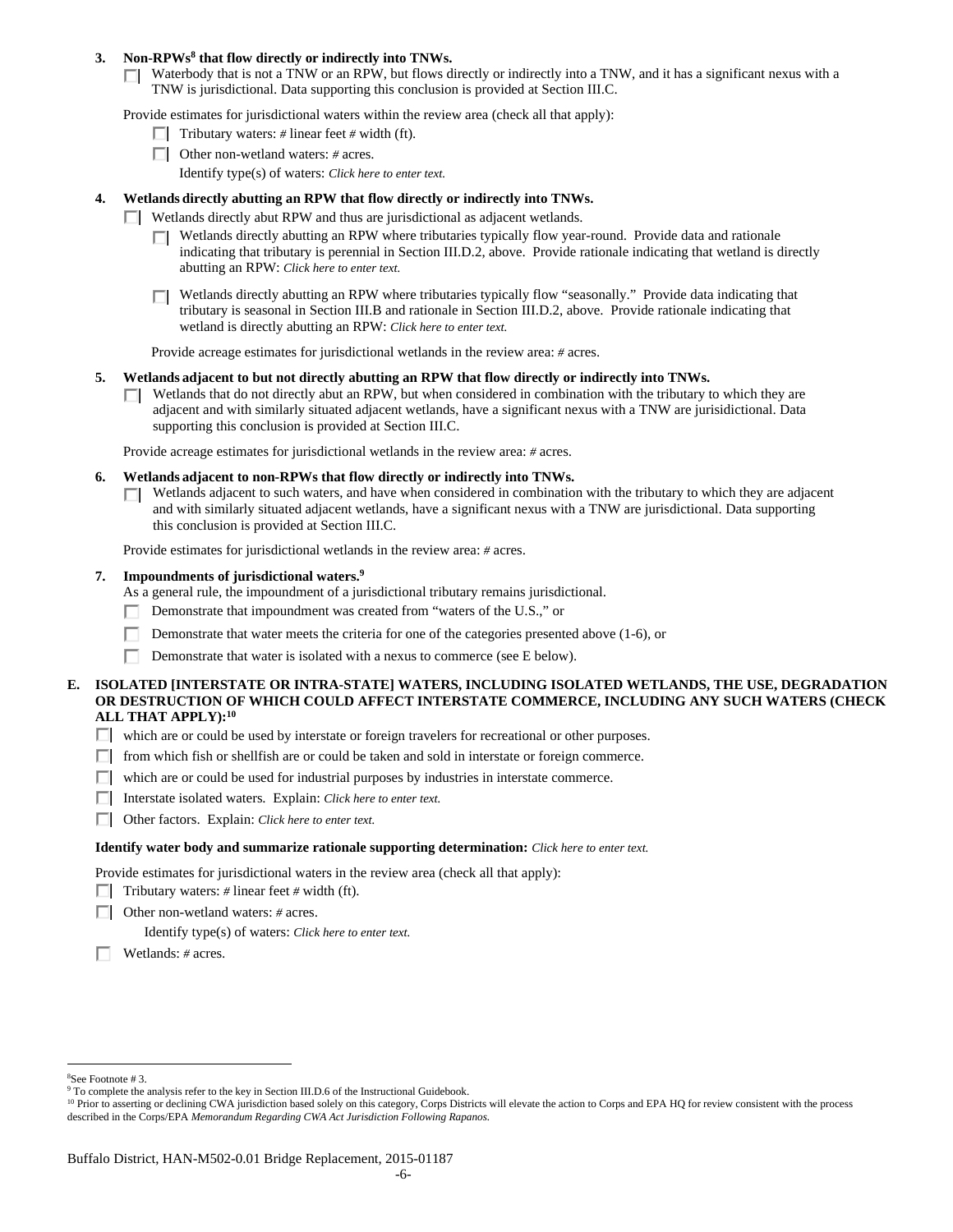| F. |        | NON-JURISDICTIONAL WATERS, INCLUDING WETLANDS (CHECK ALL THAT APPLY):                                                                                                                                                                                                                                                                                                                                                                     |
|----|--------|-------------------------------------------------------------------------------------------------------------------------------------------------------------------------------------------------------------------------------------------------------------------------------------------------------------------------------------------------------------------------------------------------------------------------------------------|
|    | ш      | If potential wetlands were assessed within the review area, these areas did not meet the criteria in the 1987 Corps of Engineers<br>Wetland Delineation Manual and/or appropriate Regional Supplements.<br>Review area included isolated waters with no substantial nexus to interstate (or foreign) commerce.<br>Prior to the Jan 2001 Supreme Court decision in "SWANCC," the review area would have been regulated based solely on the |
|    |        | "Migratory Bird Rule" (MBR).                                                                                                                                                                                                                                                                                                                                                                                                              |
|    | □      | Waters do not meet the "Significant Nexus" standard, where such a finding is required for jurisdiction. Explain: Click here to enter text.                                                                                                                                                                                                                                                                                                |
|    | п      | Other: (explain, if not covered above): Click here to enter text.                                                                                                                                                                                                                                                                                                                                                                         |
|    |        | Provide acreage estimates for non-jurisdictional waters in the review area, where the sole potential basis of jurisdiction is the MBR factors<br>(i.e., presence of migratory birds, presence of endangered species, use of water for irrigated agriculture), using best professional judgment<br>(check all that apply):                                                                                                                 |
|    |        | Non-wetland waters (i.e., rivers, streams): $\#$ linear feet $\#$ width (ft).                                                                                                                                                                                                                                                                                                                                                             |
|    |        | Lakes/ponds: # acres.                                                                                                                                                                                                                                                                                                                                                                                                                     |
|    |        | Other non-wetland waters: # acres. List type of aquatic resource: Click here to enter text                                                                                                                                                                                                                                                                                                                                                |
|    |        | Wetlands: $#$ acres.                                                                                                                                                                                                                                                                                                                                                                                                                      |
|    |        | Provide acreage estimates for non-jurisdictional waters in the review area that do not meet the "Significant Nexus" standard, where such a<br>finding is required for jurisdiction (check all that apply):                                                                                                                                                                                                                                |
|    |        | Non-wetland waters (i.e., rivers, streams): $\#$ linear feet $\#$ width (ft).                                                                                                                                                                                                                                                                                                                                                             |
|    |        | Lakes/ponds: $# \, \text{acres.}$                                                                                                                                                                                                                                                                                                                                                                                                         |
|    |        | Other non-wetland waters: # acres. List type of aquatic resource: Click here to enter text                                                                                                                                                                                                                                                                                                                                                |
|    |        | Wetlands: # acres.                                                                                                                                                                                                                                                                                                                                                                                                                        |
|    |        | <b>SECTION IV: DATA SOURCES.</b>                                                                                                                                                                                                                                                                                                                                                                                                          |
|    | 罓      | A. SUPPORTING DATA. Data reviewed for JD (check all that apply - checked items shall be included in case file and, where checked and<br>requested, appropriately reference sources below):<br>Maps, plans, plots or plat submitted by or on behalf of the applicant/consultant:                                                                                                                                                           |
|    |        | Data sheets prepared/submitted by or on behalf of the applicant/consultant.                                                                                                                                                                                                                                                                                                                                                               |
|    |        | Office concurs with data sheets/delineation report.                                                                                                                                                                                                                                                                                                                                                                                       |
|    |        | Office does not concur with data sheets/delineation report.                                                                                                                                                                                                                                                                                                                                                                               |
|    |        | Data sheets prepared by the Corps: Click here to enter text.                                                                                                                                                                                                                                                                                                                                                                              |
|    |        | Corps navigable waters' study: Click here to enter text.                                                                                                                                                                                                                                                                                                                                                                                  |
|    | ⊡      | U.S. Geological Survey Hydrologic Atlas: ORM Database 2016                                                                                                                                                                                                                                                                                                                                                                                |
|    |        | $ \overline{v} $ USGS NHD data.                                                                                                                                                                                                                                                                                                                                                                                                           |
|    |        | USGS 8 and 12 digit HUC maps.                                                                                                                                                                                                                                                                                                                                                                                                             |
|    | ∣∽∣    | U.S. Geological Survey map(s). Cite scale & quad name: OH-Findlay                                                                                                                                                                                                                                                                                                                                                                         |
|    |        | USDA Natural Resources Conservation Service Soil Survey. Citation: Click here to enter text.                                                                                                                                                                                                                                                                                                                                              |
|    | 罓      | National wetlands inventory map(s). Cite name: ORM Database 2016                                                                                                                                                                                                                                                                                                                                                                          |
|    | Е      | State/Local wetland inventory map(s): Click here to enter text.                                                                                                                                                                                                                                                                                                                                                                           |
|    | п      | FEMA/FIRM maps: Click here to enter text.                                                                                                                                                                                                                                                                                                                                                                                                 |
|    | п      | 100-year Floodplain Elevation is: Click here to enter text. (National Geodectic Vertical Datum of 1929)<br>Photographs: $\overline{ \mathbf{v} }$ Aerial (Name & Date): Google Earth Pro 2016, ORM Database 2016                                                                                                                                                                                                                          |
|    | ⊽      | Other (Name & Date): Click here to enter text.<br>or $\Box$                                                                                                                                                                                                                                                                                                                                                                               |
|    |        | Previous determination(s). File no. and date of response letter: Click here to enter text.                                                                                                                                                                                                                                                                                                                                                |
|    | г<br>ш | Applicable/supporting case law: Click here to enter text.                                                                                                                                                                                                                                                                                                                                                                                 |
|    |        | Applicable/supporting scientific literature: Click here to enter text.                                                                                                                                                                                                                                                                                                                                                                    |
|    |        | Other information (please specify): Click here to enter text.                                                                                                                                                                                                                                                                                                                                                                             |
|    |        |                                                                                                                                                                                                                                                                                                                                                                                                                                           |

**B. ADDITIONAL COMMENTS TO SUPPORT JD:** A review of aerial imagery does not indicate that wetland is present within the project work area. Site photographs submitted by the applicant do not indicate that wetland is present within the project work area. The banks of the stream are sloped up from the OHW quickly becoming upland. Hydrophytic vegetation is not present.